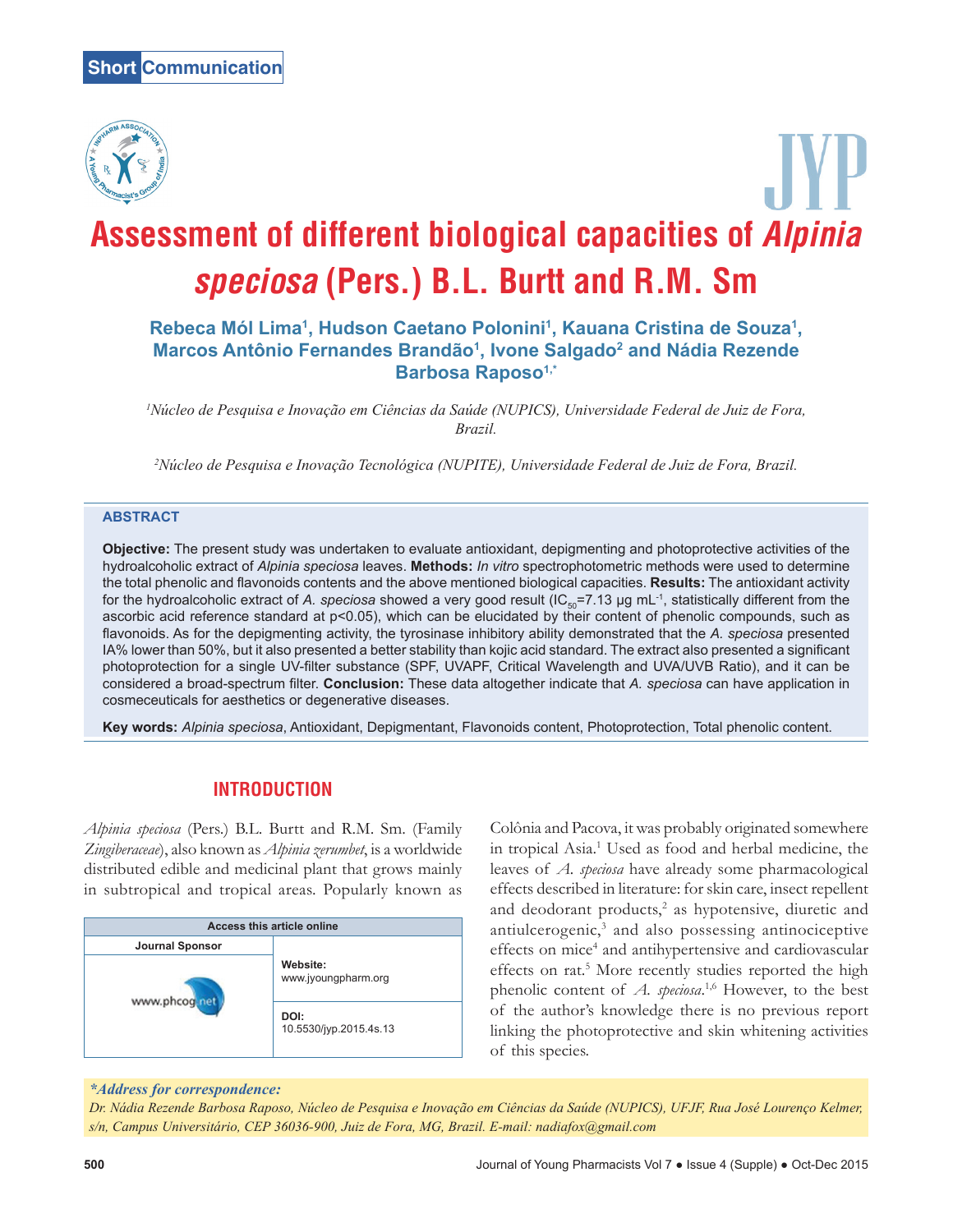

**Graphical Abstract**

Considering all these aspects, the present study was undertaken to evaluate antioxidant, depigmenting and photoprotective activities of the hydroalcoholic extract of leaves of *A. speciosa*, as well as its total phenolic and flavonoid contents.

## **MATERIALS AND METHODS**

## **Plant material**

The plant was collect at the UFJF's Faculty of Pharmacy's Garden (Atlantic Forest Biome, Brazil). Dr Fátima Salimena identified the species and the exsiccate was deposited in the Herbarium Leopoldo Krieger. Specimens' leaves (50 g) were cleaned with water and dried in a circulating air oven (21ºC, four days). Subsequently, the material was ground in a knife mill (TA-2, Metvisa, Brazil) and statically macerated in ethanol for three days at room temperature. The filtrates were subjected to slowly rotary evaporator (R-114-Buchi, Switzerland) under reduced pressure at 40°C until the complete removal of the solvent. The material was stored protected from light in air-tight containers at -20ºC until its use.

## **Antioxidant Activity**

The antioxidant activity was evaluated using the 2,2-diphenyl-1-picrylhydrazyl (DPPH; Sigma-Aldrich, USA) assay. An aliquot of 150 μL of a 0.05 mM ethanolic DPPH was added to 50 μL of ethanolic solution of the extract at concentrations from 0.97 to 250  $\mu$ g mL<sup>-1</sup> in 96-well plates. Ascorbic acid was used as standard at the same concentrations. Reactions elapsed at room temperature for 30 minutes in the dark and then the absorbance was read in a spectrophotometer  $(\lambda = 510)$ nm). Inhibition of DPPH radical was calculated using the equation  $IC_{\gamma} = [(C-S)/C] \times 100$ , being IC=Inhibitory activity, *C=*absorbance of the negative control, and *S*=absorbance of the test samples. The IC<sub>50</sub> was calculated from the equation of the linear dispersion graph. All tests were performed in triplicate.

#### **Tyrosinase inhibition enzymatic assay**

Aliquots of 10  $\mu$ L of a solution composed by 125 U mL<sup>-1</sup> of mushrooms tyrosinase (Sigma-Aldrich, USA) were added to 96-well microplates, and then 70 µL of pH 6.8 phosphate buffer solution and 60  $\mu$ L of the extract (350  $\mu$ g mL-1, in 25% dimethyl sulfoxide-DMSO) were also added. For the positive control, 60  $\mu$ L of kojic acid (17.5  $\mu$ g mL<sup>-1</sup> in 25% DMSO) was used instead of the extract, and for the negative control 60 µL of 25% DMSO were added. To the resultant mixture,  $70 \mu L$  of aqueous L-tyrosine (0.3 mg) mL-1) (Sigma-Aldrich, USA) were added (final volume=210  $\mu$ L). The absorbances were read at 510 nm (T<sub>0</sub>) (Spectra Count, Packard, USA). Then, the microplates were incubated at  $30 \pm 1$ °C for 60 minutes and the absorbances were registered again  $(T_1)$ . An additional incubation for 60 minutes at 30  $\pm$  1°C was done and after this period a new spectrophotometric reading was conducted  $(T_2)$ . The inhibitory percentage at  $T_1$  and  $T_2$  was obtained according to the equation  $IA_{\text{O}_6}=[(C-S)/C] \times 100$ , where IA<sub>%</sub>=Inhibitory activity; *C*=negative control absorbance; *S*=sample or positive control absorbance (absorbance at time  $T_1$  or  $T_2$  minus the absorbance at time  $T_0$ ).

For samples that reached  $IA_{\nu}$  greater than 35%, the above experimental protocol was followed, with modifications (a 500 U mL $^{-1}$  tyrosinase solution was used, and the absorbances were measured every 10 minutes, up to 1 hour). The quantitative determination was obtained through an analytical curve. For this, the extracts were diluted to concentrations of 100, 80, 40, 20 and 10  $\mu$ g mL<sup>-1</sup> with 25% DMSO (kojic acid to concentrations of 10, 5, 2.5, 1.25 and 0.625 µg mL-1). The analytical curve was plotted between tyrosinase inhibition activity percentages at each time and the concentrations of the extract/positive control. Using the equation of the line, the  $IA<sub>50</sub>$  was calculated.

#### **Total phenolic and flavonoids content**

The determination of total phenolic content was performed using Folin-Ciocalteu reagent in alkaline medium. Gallic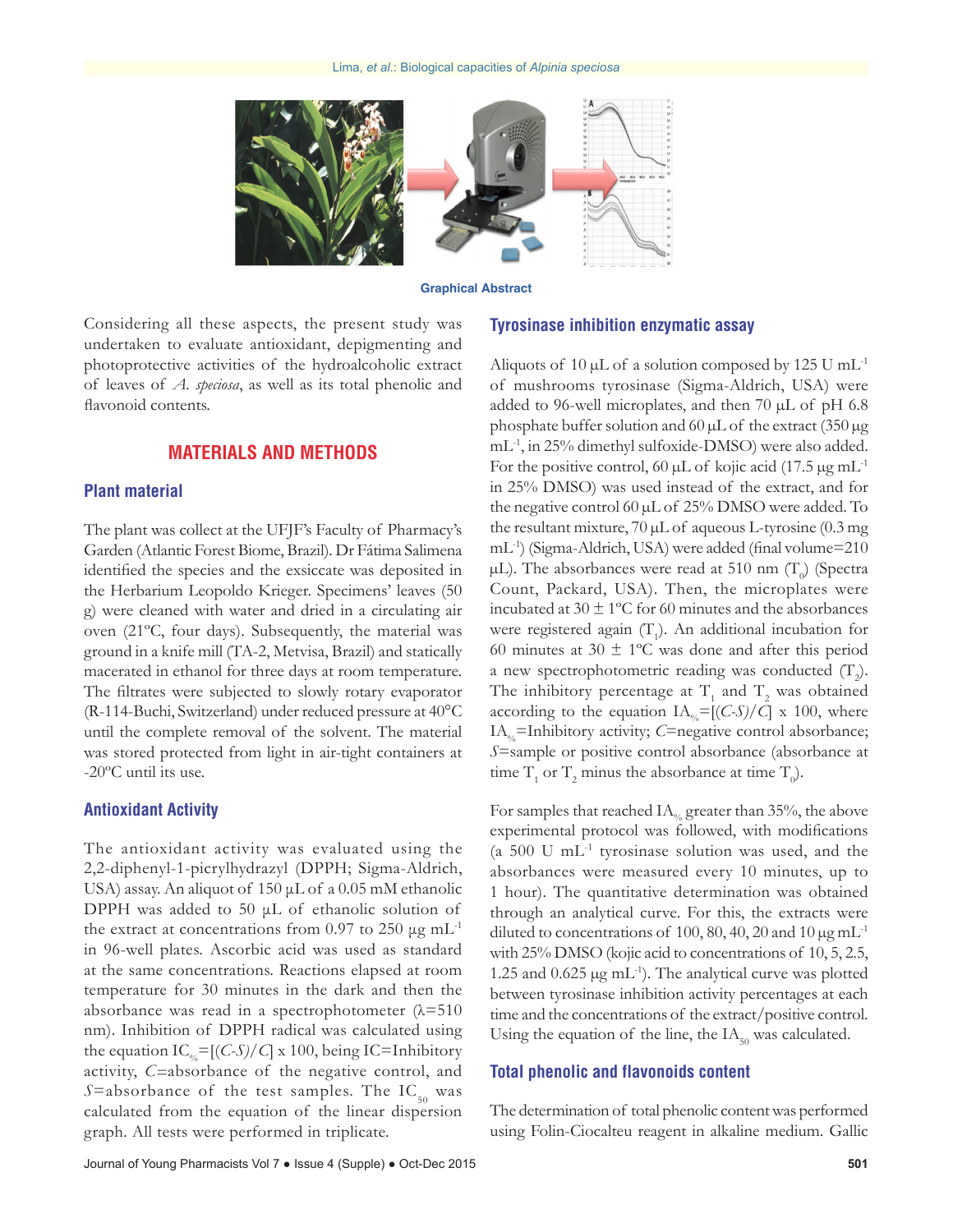acid (Sigma-Aldrich, USA) was used as standard, and its ethanolic solutions (25-700  $\mu$ g mL<sup>-1</sup>) were used to built-up a standard curve for determining the extracts phenolic content. The extracts were dissolved in ethanol (10 mg mL<sup>-1</sup>, n=3). Aliquots of the samples' solutions (50  $\mu$ L) were mixed in test tubes with 250 μL of Folin-Ciocalteu reagent, 500 μL of 20% aqueous sodium carbonate and 4.2 mL of water. The test tubes were incubated protected from light at room temperature for 30 minutes, and then the absorbances were read at 760 nm (UV Mini 1240, Shimadzu, Japan). The total phenolic content of the extracts were determined by extrapolation of the analytical curve built-up for the gallic acid standard.

For flavonoids, rutin (Sigma-Aldrich, USA) was used as standard, and its aqueous solutions  $(2-30 \mu g \text{ mL}^{-1})$ were used to built-up a standard curve. The extracts were dissolved in ethanol (10 mg mL<sup>-1</sup>, n=3). 2.5 mL of the extract solutions were mixed with 1 mL of chloroform and 1.5 mL of water and then centrifuged for 3 minutes at 2465×g (5810 R, Eppendorf, Germany). The microplates were prepared by adding the following solutions, in this order: 99  $\mu$ L of water; 25  $\mu$ L of 8% methanolic aluminum chloride hexahydrate solution; 100 mL of pyridine: methanol (2:8,  $v/v$ ) solution; 6 µL of glacial acetic acid; and 20 µL of the supernatant of the centrifuged extract (or 20 µL of each rutin solution). The plate was stirred for 2 minutes and incubated in the dark for 15 minutes. After incubation, the absorbance was recorded at 405 nm (Microplate Reader Spectra Count, Packard, USA). The flavonoids content of the extracts were determined by extrapolation of the analytial curve built-up for the rutin standard.

## **Photoprotection assay**

The extract was incorporated at 15% in a cosmetic neutral lotion. Two days after that, it was accurately and quickly weighed (1.3 mg cm<sup>-2</sup>) in poly-methil metacrilate plates (n=3). The plates were then protected from light exposure in a dark chamber at room temperature ( $\approx$ 20°C) for 15 minutes, and after this period they were measured from 290 to 450 nm at 1 nm intervals on 9 different sites of each plate by a transmittance analyzer (UV2000S, Labsphere, USA). For UVAPF, the plates were inserted into the UV irradiation source and then exposed to a calculated UV dose. After that, new transmission measurements of the sunscreen samples were conducted for acquisition of the second UV spectrum, and then the final UVAPF, the UVA/UVB Ratio and the Critical Wavelength (λc) were calculated. Detailed protocol and theoretical background can be found in Polonini and colleagues (2013).<sup>7</sup> All results

were expressed as a mean of 27 determinations (3 plates, 9 readings each, at different sites).

## **RESULTS AND DISCUSSION**

The polyphenolic compounds consist of a large group of substances found in all known vegetal species, and the flavonoids are a specific group of compounds within the group of polyphenols. These substances were determined in the extract because they are known to possess strong antioxidant activity, mainly the flavonoids and they also have the capacity to absorb UV radiation and prevent its absorption. The flavonoids specifically mitigate the Reactive oxygen species (ROS) and the penetration of UV rays.8 The results of the total phenolic content and the flavonoid content are exposed in Table 1.

| Table 1. General chemical composition of Alpinia speciosa<br>hydroalcoholic extract |                                             |                                                   |  |  |
|-------------------------------------------------------------------------------------|---------------------------------------------|---------------------------------------------------|--|--|
| <b>Hydroalcoholic</b><br>extract                                                    | <b>Total phenolic</b><br>content (g/100 g)* | <b>Total flavonoid</b><br>content $(q/100 q)^{n}$ |  |  |
| Alpinia speciosa                                                                    | $16.52 \pm 0.07$                            | $3.64 \pm 0.82$                                   |  |  |
| determined as gallic acid; "determined as rutin.                                    |                                             |                                                   |  |  |

At Table 2, we can see that the antioxidant activity for the hydroalcoholic extract of *A. speciosa* showed a very good result (IC<sub>50</sub>=7.13 µg mL<sup>-1</sup>, statistically different from the ascorbic acid standard,  $p$ <0.05), which can be elucidated by their content of phenolic compounds, such as flavonoids. Phenolic compounds are well known as radical scavengers, metal chelators, reducing agents, hydrogen donors, and singlet oxygen quenchers. A study by Mpalantinos and colleagues<sup>9</sup> isolated and quantified the flavonoids rutin, kaempferol 3-O-rutinoside, kaempferol 3-O-glucuronide, (+)-catechin and (-)-epicatechin from the ethanolic extract of *Alpinia speciosa*, which may be responsible for this activity. Chompoo and colleagues<sup>6</sup> evaluated the antioxidant activity of different parts of *A. speciosa* in hydroalcoholic and aqueous extracts. This study showed that not only the total content of phenolic compounds was higher in the aqueous extract, but also the antioxidant activity of aquous extract was superior to hydroalcoholic one, demonstrating the important role of these compounds to the antioxidant activity.

The evaluation of the antioxidant activity is also important when one wants to study the sunscreen potential, because UVA radiation causes its phototoxic effect through the production of free radicals and ROS, which damage DNA, proteins and cell membranes. Introducing exogenous antioxidants in formulations with sunscreening capacity is important because the endogen antioxidants do not always are enough in number or activity to fight against the deleterious effects of the sun, and then this exogenous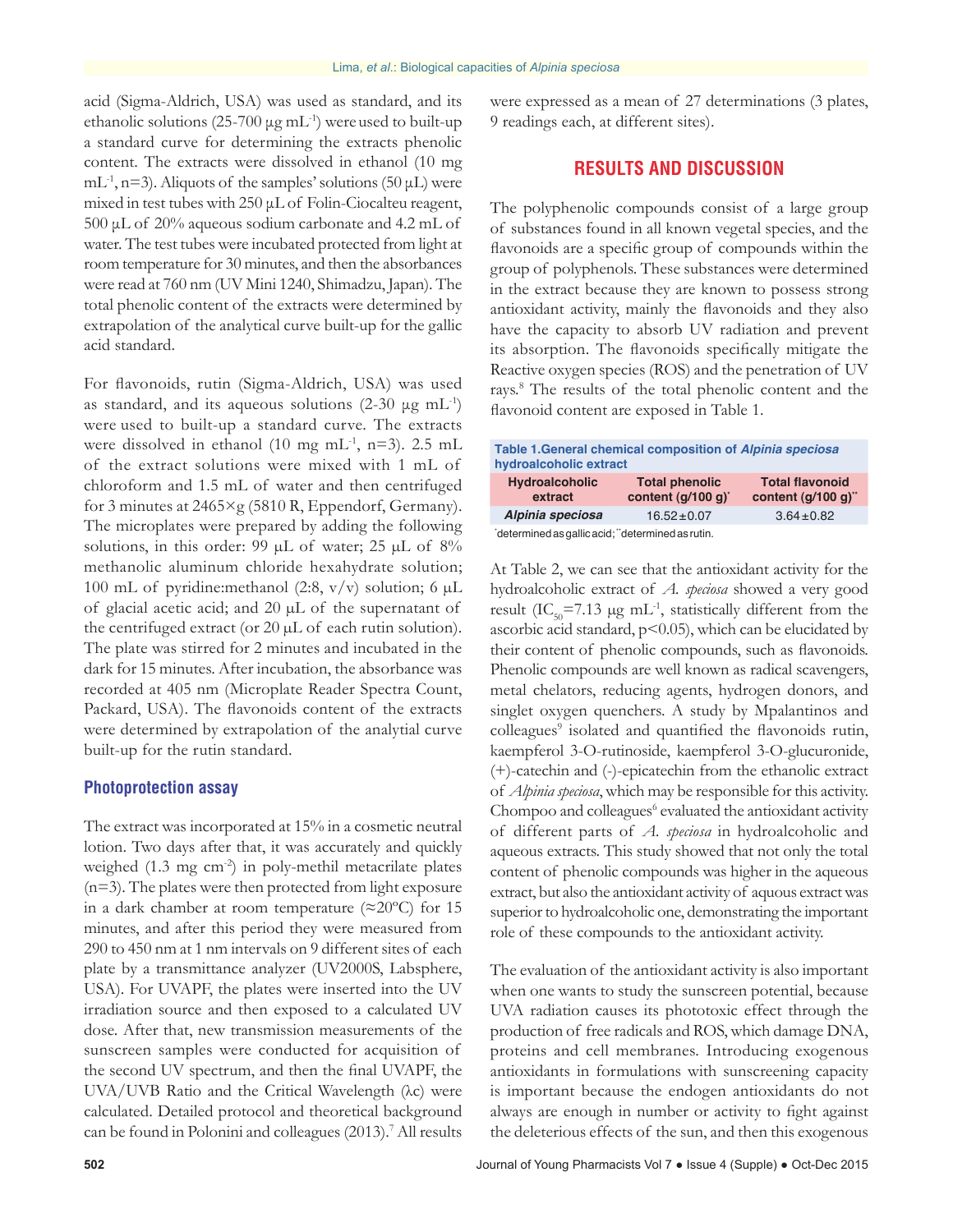| Table 2. Tyrosinase inhibitory, antioxidant and sunscreening activities of Alpinia speciosa and |  |  |  |
|-------------------------------------------------------------------------------------------------|--|--|--|
| <b>standards</b>                                                                                |  |  |  |

|                                         | <b>Results</b> |                          |                                  |                                              |
|-----------------------------------------|----------------|--------------------------|----------------------------------|----------------------------------------------|
| <b>Sample</b>                           |                | Depigmenting activity    |                                  | <b>Antioxidant activity</b>                  |
|                                         | IA 60 min (%)  | IA 120 min (%)           | $IA_{\epsilon_0}(\mu g.mL^{-1})$ | $IC_{\scriptscriptstyle{60}}(\mu g.mL^{-1})$ |
| Alpinia speciosa                        | 23.89          | 16.66                    | 206.80                           | 7.13                                         |
| Kojic acid                              | 88.14          | 71.52                    | 6.94                             | ۰                                            |
| Ascorbic acid                           | ۰              | $\overline{\phantom{a}}$ | -                                | 2.62                                         |
|                                         | <b>SPF</b>     | <b>UVAPF</b>             | $\lambda c$ (nm)                 | <b>UVA/UVB Ratio</b>                         |
| Alpinia speciosa                        | $12 + 1.3$     | $8 + 3.0$                | 385                              | 0.770                                        |
| <b>Colipa Reference</b><br>sunscreen S2 | $18 + 1.5$     | $12 + 1.1$               | 381                              | 0.880                                        |

SPF: Sun Protection Factor; UVAPF: UVA Protection Factor.

substances are allies to the natural ones. Analysing the inhibitory activity of tyrosinase (Table 2), we found in the qualitative assay that the capacity of inhibiting tyrosinase remained below 50%, a result which is not satisfactory. Nevertheless, this inhibition was more stable than the standard kojic acid, decreasing approximately 9.0% in the first hour to second hour of the screening, as opposed kojic acid that reduces its capacity of inhibits tyrosinase in approximately 16.0%.

In the quantitative assay, we observed an  $IC_{50}$  higher than the standard, however the complexity of the extract must be considered, once hydroalcoholic extracts consist of several compounds. Furthermore, the solvent whereby the extract is prepared and the region where the plant was collected significantly affect their final composition. Tyrosinase is a key enzyme for melanogenesis, then its inhibitors may be clinically useful battling against some skin diseases, once melanin has protective functions against skin photocarcinogenesis.

Regarding the photoprotection capacity, the results are shown in Table 3. The extract presented a significant photoprotection for a single UV-filter substance as its SPF, i.e., its protection against UVB sunrays, was equal to 12 (no other UV-filter was added into the formulation but the *A. speciosa* extract, at 15%). The extract also presented a relevant UVA protection. This is of great importance, once UVA rays are known to play an important role on skin cancers. Critical Wavelength is another parameter determined to measure the UVA protection, as it defines the spectrum of protection (sunscreens with λc values near 400 nm are considered broad spectrum). The US Food and Drug Administration (FDA)<sup>10</sup> uses this parameter to determine if a product is a broad spectrum sunscreen or not. It considers the broad spectrum test as a pass/fail test based on the critical wavelength value of 370 nm. Under such classification, the extract can be considered a broadspectrum filter.

#### **Table 3:Photoprotection results of** *Alpinia speciosa* **hydroalcoholic extract**

| <b>Hydroalcoholic</b><br>extract         | <b>SPF</b>   | <b>UVAPF</b> | $\lambda c$ (nm) | <b>UVA/UVB</b><br><b>Ratio</b> |
|------------------------------------------|--------------|--------------|------------------|--------------------------------|
| Alpinia speciosa                         | $12 \pm 1.3$ | $8 + 3.0$    | 385              | 0.770                          |
| <b>Colipa Reference</b><br>sunscreen S2* | $18 + 1.5$   | $12 \pm 1.1$ | 381              | 0.880                          |

SPF: Sun Protection Factor; UVAPF: UVA Protection Factor; 'Colipa, 2011.

Finally, we have determined the UVA/UVB Ratio, which provides a good idea of which UV region is better blocked by the substances. The value (0.770) shows that the extract has a good UVA/UVB balance.

## **CONCLUSION**

These data altogether indicate that *A. speciosa* can have application in cosmeceuticals for aesthetics or degenerative diseases, for its great antioxidant, light depigmenting and excellent photoprotection capacities, acting by inhibiting the UV-induced oxidative stress.

## **ACKNOWLEDGEMENT**

The authors would like to thank the Brazilian agencies CNPq, CAPES and FAPEMIG, for financial support.

## **CONFLICT OF INTEREST**

The authors declare that there is no Conflict of interest.

## **ABBREVIATION**

| <b>NUPICS:</b> | Núcleo de Pesquisa e Inovação   |  |  |
|----------------|---------------------------------|--|--|
|                | em Ciências da Saúde            |  |  |
| UFJF:          | Universidade Federal de Juiz de |  |  |
|                | Fora                            |  |  |
| DPPH:          | 2,2-diphenyl-1-picrylhydrazyl   |  |  |